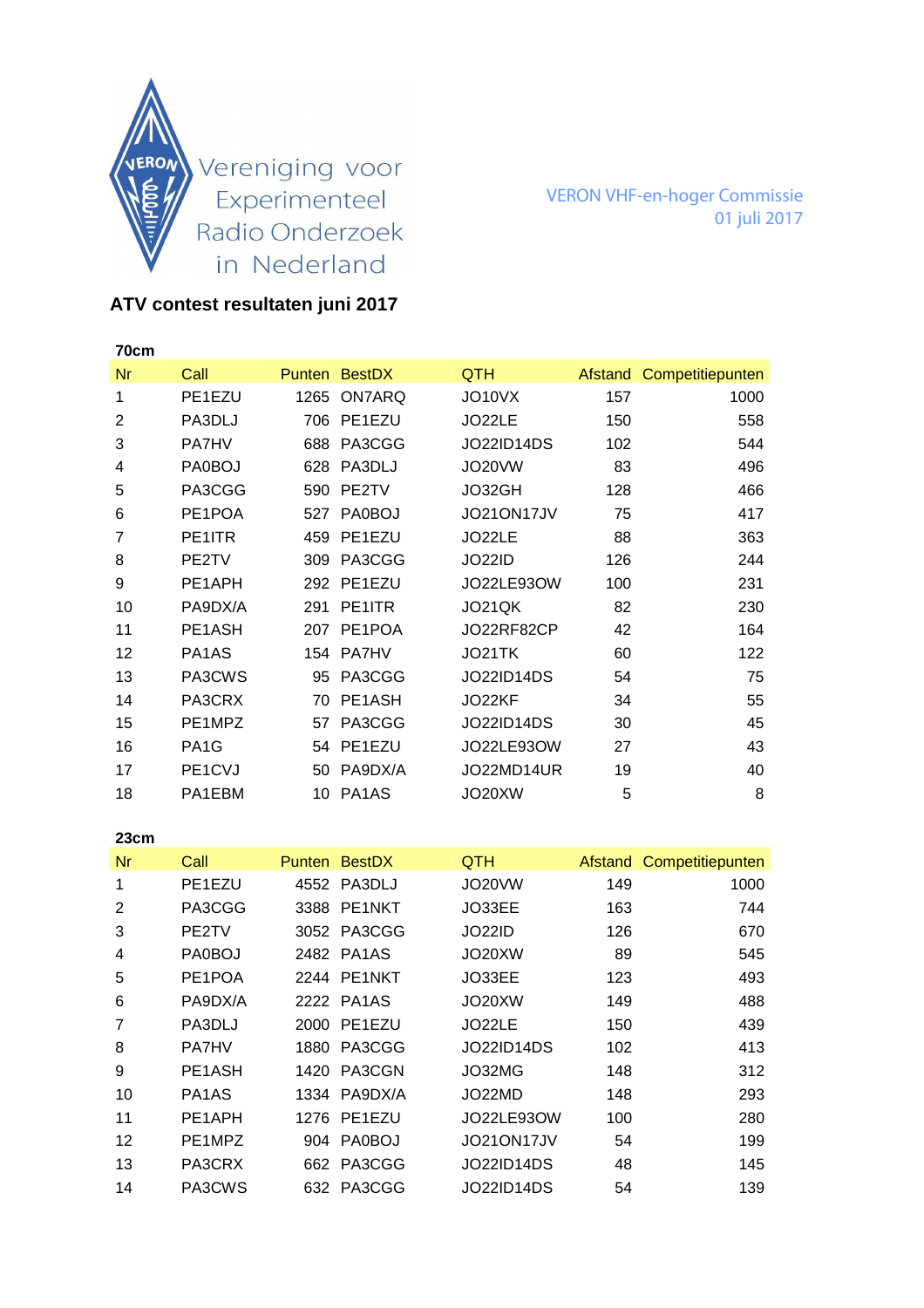| 23cm |                                  |               |                   |     |                          |
|------|----------------------------------|---------------|-------------------|-----|--------------------------|
| Nr   | Call                             | Punten BestDX | <b>QTH</b>        |     | Afstand Competitiepunten |
| 15   | PE <sub>1</sub> CKK              | 628 PA3CGG    | <b>JO22ID14DS</b> | 34  | 138                      |
| 16   | PE <sub>1</sub> BR               | 590 PE1EZU    | JO22LE            | 131 | 130                      |
| 17   | PE1ITR                           | 568 PE1EZU    | JO22LE            | 88  | 125                      |
| 18   | PE <sub>1</sub> C <sub>V</sub> J | 508 PE1MPZ    | JO22NB02NU        | 30  | 112                      |
| 19   | PA <sub>1</sub> G                | 160 PE1EZU    | JO22LE93OW        | 27  | 35                       |
| 20   | PA1EBM                           | 20 PA1AS      | JO20XW            | 5   | $\overline{4}$           |
|      |                                  |               |                   |     |                          |

### **13cm**

| <b>Nr</b>      | Call         |      | Punten BestDX | <b>QTH</b>    |     | Afstand Competitiepunten |
|----------------|--------------|------|---------------|---------------|-----|--------------------------|
| 1              | PA3CGG       | 7080 | PA3CGN        | JO32MG        | 162 | 1250                     |
| 2              | PA0BOJ       | 4755 | PA3DLJ        | JO20VW        | 83  | 840                      |
| 3              | PE1ASH       | 3550 | PA3CGN        | JO32MG        | 148 | 627                      |
| 4              | PE2TV        | 3185 | PA3CGG        | <b>JO22ID</b> | 126 | 562                      |
| 5              | PE1EZU       | 3105 | PE2TV         | JO32GH        | 106 | 548                      |
| 6              | PE1POA       | 2700 | <b>PA0BOJ</b> | JO21ON17JV    | 75  | 477                      |
| $\overline{7}$ | <b>PA7HV</b> | 2415 | PA3CGG        | JO22ID14DS    | 102 | 426                      |
| 8              | PA9DX/A      | 2160 | <b>PA0BOJ</b> | <b>JO21ON</b> | 66  | 381                      |
| 9              | PE1MPZ       | 1850 | <b>PA0BOJ</b> | JO21ON17JV    | 54  | 327                      |
| 10             | PE1BR        | 1500 | PA3CGG        | <b>JO22ID</b> | 148 | 265                      |
| 11             | PA3DLJ       | 1490 | <b>PA0BOJ</b> | <b>JO21ON</b> | 80  | 263                      |
| 12             | PE1CKK       | 1420 | PA3CGG        | JO22ID14      | 34  | 251                      |
| 13             | PA3CRX       | 1260 | PA3CGG        | JO22ID14DS    | 48  | 222                      |
| 14             | PE1CVJ       |      | 1140 PE1MPZ   | JO22NB02NU    | 30  | 201                      |
| 15             | PA3CWS       |      | 1115 PA3CGG   | JO22ID14DS    | 54  | 197                      |
| 16             | PA1AS        | 170  | PA3DLJ        | JO20VW        | 12  | 30                       |
| 17             | PA1EBM       |      | 50 PA1AS      | JO20XW        | 5   | 9                        |

#### **9cm**

| Nr             | Call                             | <b>Punten BestDX</b> | <b>QTH</b>        |    | Afstand Competitiepunten |
|----------------|----------------------------------|----------------------|-------------------|----|--------------------------|
| 1              | PA3CGG                           | 1140 PA3CRX          | JO22QE51EF        | 48 | 1500                     |
| 2              | PE1EZU                           | 870 PA3CRX           | JO22QE            | 26 | 1145                     |
| 3              | PE1ASH                           | 725 PA3CRX           | JO22QE51EF        | 35 | 954                      |
| $\overline{4}$ | PA3CRX                           | 720 PA3CGG           | <b>JO22ID14DS</b> | 48 | 947                      |
| -5             | PE <sub>1</sub> CKK              | 660 PE1CGG           | JO22ID14          | 34 | 868                      |
| 6              | PE <sub>1</sub> C <sub>V</sub> J | 420 PA3CGG           | <b>JO22ID14DS</b> | 19 | 553                      |
|                | PA3CWS                           | 30 PA3CRX            | <b>JO22QE</b>     | 6  | 39                       |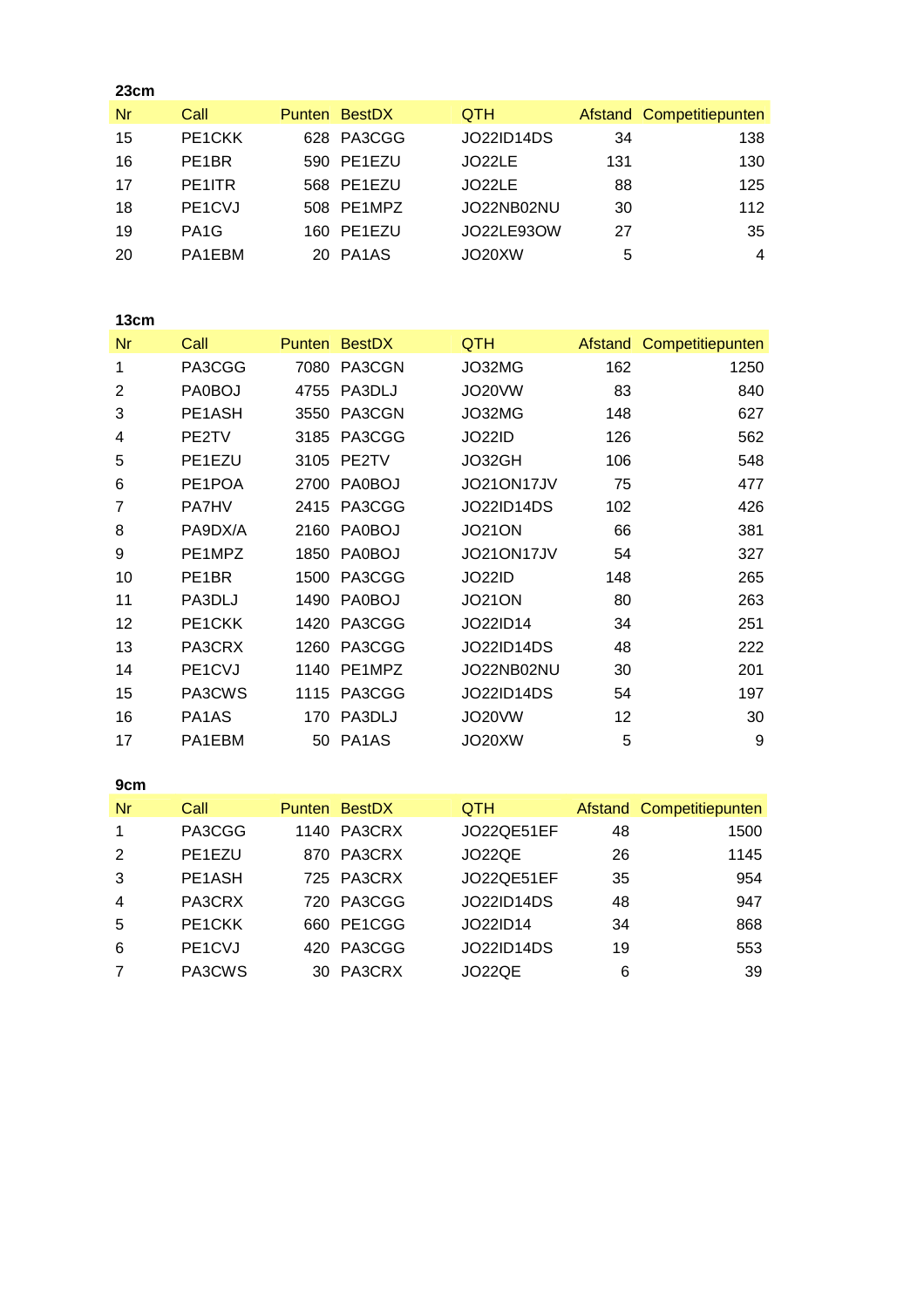| 6cm            |                                |               |                                |                   |         |                  |
|----------------|--------------------------------|---------------|--------------------------------|-------------------|---------|------------------|
| Nr             | Call                           |               | Punten BestDX                  | <b>QTH</b>        | Afstand | Competitiepunten |
| 1              | PA3CGG                         | 1700          | PE1POA                         | JO22RF82CP        | 56      | 1500             |
| 2              | PE1POA                         | 1250          | PA3CGG                         | <b>JO22ID14DS</b> | 56      | 1103             |
| 3              | PE1EZU                         | 1240          | PE1FOT                         | JO21MU05LT        | 36      | 1094             |
| 4              | PE1ASH                         | 1090          | PE1POA                         | JO22RF82CP        | 42      | 962              |
| 5              | PE1CKK                         | 1010          | PE1CGG                         | JO22ID14DS        | 34      | 891              |
| 6              | PA9DX/A                        | 660           | PA3CGG                         | <b>JO22ID14DS</b> | 23      | 582              |
| 7              | PA3CRX                         | 480           | PA3CGG                         | <b>JO22ID14DS</b> | 29      | 424              |
| 8              | PE1CVJ                         | 420           | PA3CGG                         | JO22ID14DS        | 19      | 371              |
|                |                                |               |                                |                   |         |                  |
| 3cm            |                                |               |                                |                   |         |                  |
|                |                                |               |                                |                   |         |                  |
| Nr             | Call                           | <b>Punten</b> | <b>BestDX</b>                  | <b>QTH</b>        | Afstand | Competitiepunten |
| 1              | PA3CGG                         | 775           | PE1MPZ                         | JO22NB02NU        | 30      | 1500             |
| $\overline{2}$ | PE1EZU                         | 590           | PA3CGG                         | <b>JO22ID14DS</b> | 22      | 1142             |
| 3              | PE1ASH                         | 555           | PE1MPZ                         | JO22NB02NU        | 23      | 1074             |
| 4              | PA9DX/A                        | 455           | PA3CGG                         | <b>JO22ID14DS</b> | 23      | 881              |
| 5              | PE1MPZ                         | 400           | PA3CGG                         | JO22ID14DS        | 30      | 774              |
| 6              | PE1CVJ                         | 230           | PE1EZU                         | JO22LE93OW        | 15      | 445              |
| 7              | PA <sub>1</sub> A <sub>S</sub> | 110           | PA3DLJ                         | <b>JO20VW</b>     | 12      | 213              |
| 8              | PA3DLJ                         | 60            | PA <sub>1</sub> A <sub>S</sub> | JO20XW            | 12      | 116              |
| 9              | PE <sub>1</sub> BR             | 50            | PE1IWT                         | JO32KF            | 5       | 97               |
| 10             | PA1EBM                         | 50            | PA <sub>1</sub> A <sub>S</sub> | JO20XW            | 5       | 97               |

## **1.2cm**

| /Nr | Call                             | Punten BestDX | <b>QTH</b>        |    | Afstand Competitiepunten |
|-----|----------------------------------|---------------|-------------------|----|--------------------------|
|     | PE1EZU                           | 530 PA3CGG    | <b>JO22ID14DS</b> | 22 | 1500                     |
| 2   | PA3CGG                           | 515 PA3CRX/P  | JO22MF85MK        | 29 | 1458                     |
| -3  | PE1ASH                           | 320 PA3CGG    | <b>JO22ID14DS</b> | 15 | 906                      |
| -4  | PA3CRX                           | 235 PA3CGG    | JO22ID14DS        | 29 | 665                      |
| -5  | PE <sub>1</sub> C <sub>V</sub> J | 230 PE1EZU    | JO22LE93OW        | 15 | 651                      |